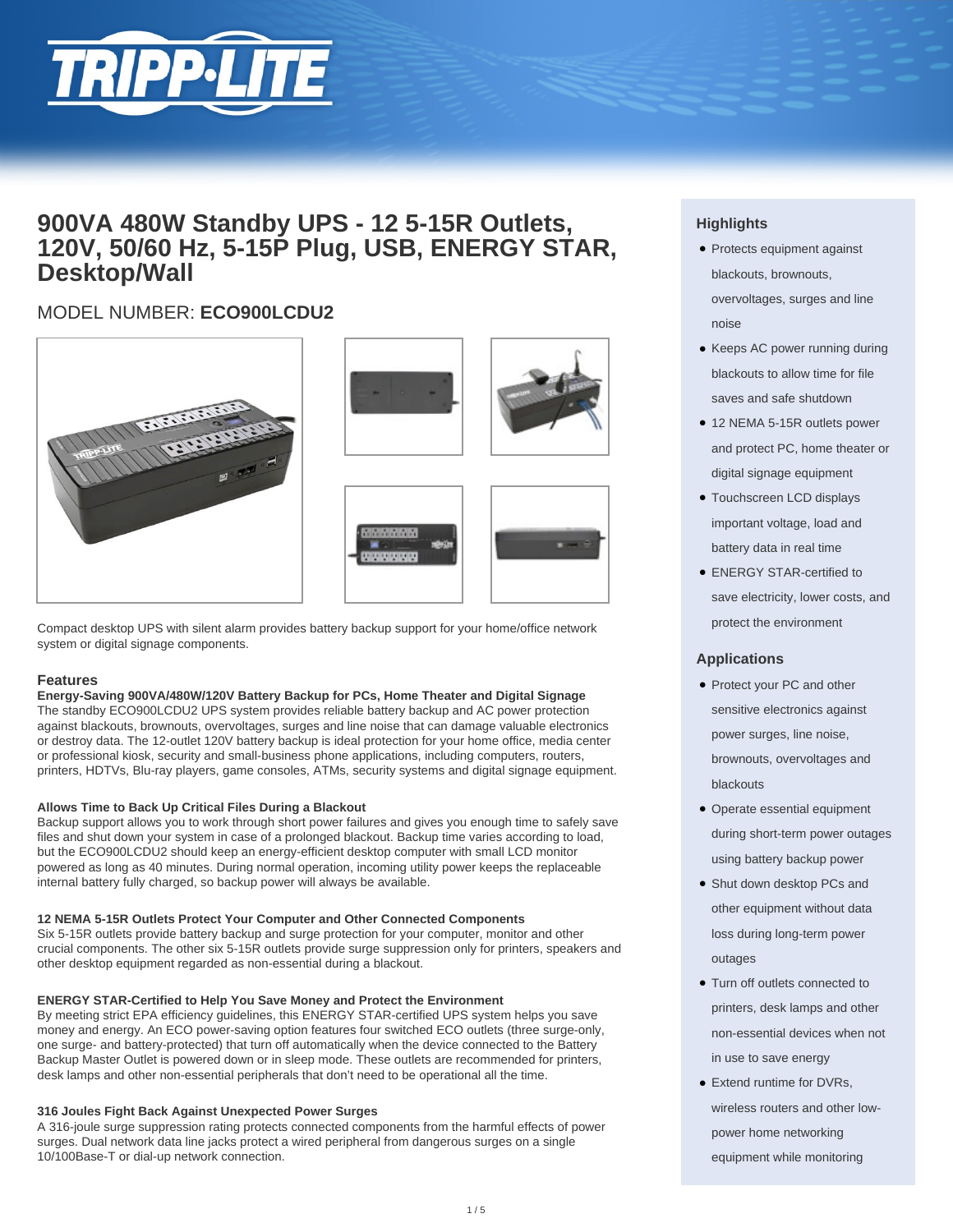## **HID-Compliant USB Port Allows for Automatic Saves and Shutdowns**

This USB port connects the ECO900LCDU2 to a computer running Tripp Lite's free downloadable PowerAlert® software to enable safe unattended file saves and system shutdown in case of a prolonged power failure. USB cable is included. Two USB charging ports are also included for charging smartphones and other portable devices.

# **Combats Electromagnetic Interference That Can Harm Equipment**

Various electromagnetic and radio sources found in virtually every home and business can cause disruptive interference on the AC line. Known as EMI (electromagnetic interference) and RFI (radio frequency interference), this line noise is a common cause of performance problems and can lead to incremental hardware damage, data corruption and audio/video transmission problems. The ECO900LCDU2 incorporates technology that filters out disruptive line noise so that it won't affect your equipment.

# **Home-Friendly Alarm and Easy-to-Read LCD Touchscreen Report Real-Time Status**

The UPS remains silent in both line and battery backup modes. The alarm sounds only to report low battery, excessive load and fault condition. The LCD touchscreen offers six screens of UPS and site power information when the UPS is operating in on-line or battery power mode. It displays vital voltage, load and battery data, as well as critical fault status.

# **Compact Housing Compatible with Easy Desktop or Wall-Mount Installation**

The space-saving ABS housing fits on a desktop, shelf or anywhere else convenient to your workstation or home theater. Keyhole mounting tabs on the rear allow easy wall-mount installation. The five-foot power cord with NEMA 5-15P plug connects to any compatible AC outlet.

# input power quality

# **Package Includes**

- ECO900LCDU2 900VA 480W
- 120V Standby ECO UPS with
- 12 Outlets
- USB cable
- Owner's manual

# **Specifications**

| <b>OVERVIEW</b>                       |                                     |  |
|---------------------------------------|-------------------------------------|--|
| <b>UPC Code</b>                       | 037332211149                        |  |
| <b>UPS Type</b>                       | Standby                             |  |
| <b>INPUT</b>                          |                                     |  |
| Rated input current (Maximum Load)    | 10A                                 |  |
| Nominal Input Voltage(s) Supported    | <b>120V AC</b>                      |  |
| <b>UPS Input Connection Type</b>      | $5-15P$                             |  |
| <b>Input Circuit Breakers</b>         | 10A                                 |  |
| UPS Input Cord Length (ft.)           | 5                                   |  |
| UPS Input Cord Length (m)             | 1.5                                 |  |
| <b>Recommended Electrical Service</b> | 15A 120V                            |  |
| Input Phase                           | Single-Phase                        |  |
| <b>OUTPUT</b>                         |                                     |  |
| Output Volt Amp Capacity (VA)         | 900                                 |  |
| <b>Output Watt Capacity (Watts)</b>   | 480                                 |  |
| Nominal Voltage Details               | 120v nominal output in battery mode |  |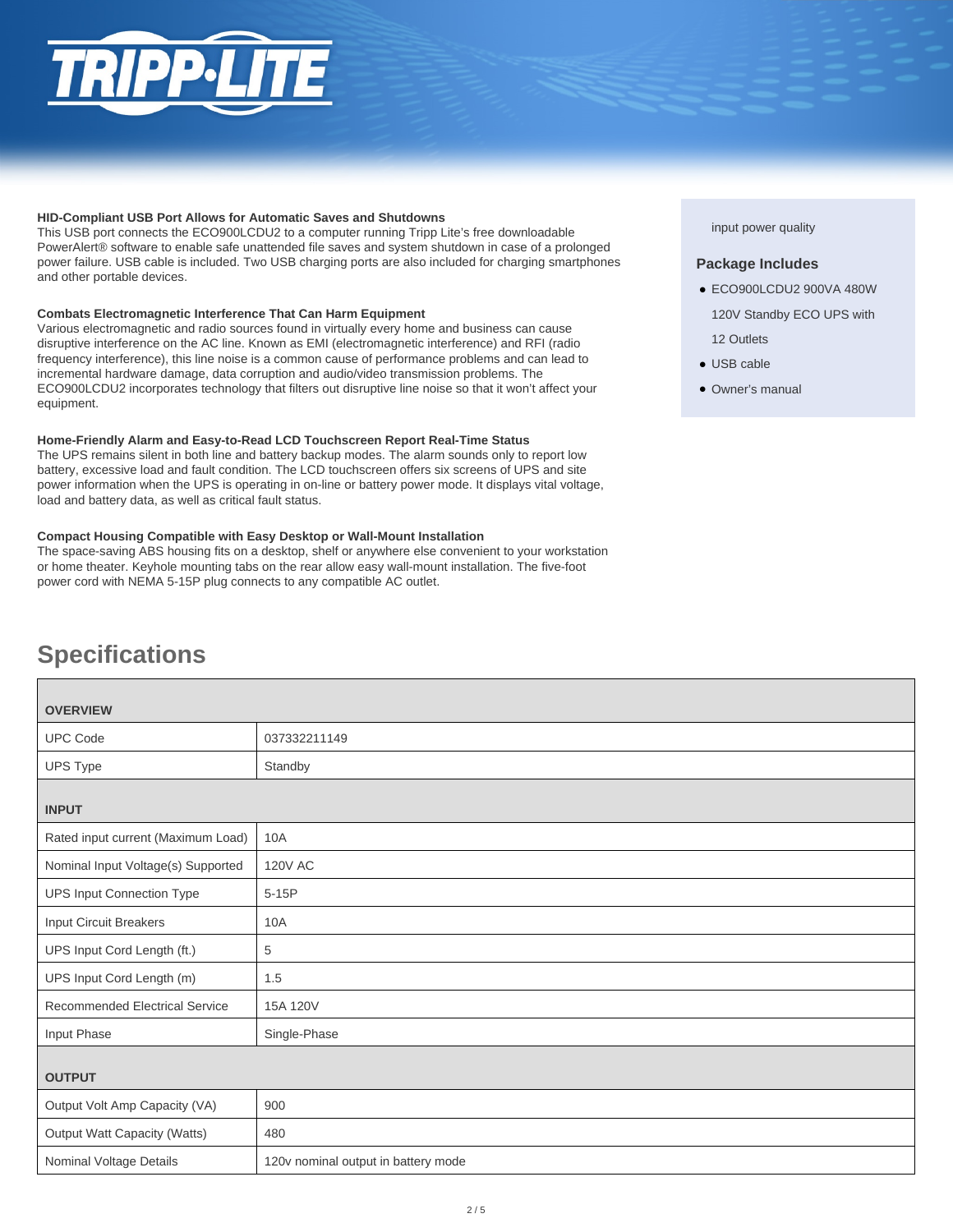

| <b>Frequency Compatibility</b>                            | 50 / 60 Hz                                                                                                                                                                                                                                                                                                                                                 |  |
|-----------------------------------------------------------|------------------------------------------------------------------------------------------------------------------------------------------------------------------------------------------------------------------------------------------------------------------------------------------------------------------------------------------------------------|--|
| Output Voltage Regulation (Line<br>Mode)                  | 120V (±20%)                                                                                                                                                                                                                                                                                                                                                |  |
| <b>Output Voltage Regulation (Battery</b><br>Mode)        | 120V (±10%)                                                                                                                                                                                                                                                                                                                                                |  |
| <b>Output Receptacle Details</b>                          | The ECO Energy-Saving option will automatically POWER OFF four designated ECO outlets when the device<br>connected to the MASTER load-sensing outlet is turned off (after approximately 3 minutes); ECO outlets will<br>immediately POWER ON when the device connected to the MASTER load-sensing outlet begins consuming 24<br>watts or more (see manual) |  |
| <b>UPS Output Receptacles (Surge</b><br>Suppression Only) | 6 UPS outlets, 6 surge-only outlets                                                                                                                                                                                                                                                                                                                        |  |
| Output AC Waveform (AC Mode)                              | Pure sine wave                                                                                                                                                                                                                                                                                                                                             |  |
| Output AC Waveform (Battery<br>Mode)                      | PWM sine wave                                                                                                                                                                                                                                                                                                                                              |  |
| Nominal Output Voltage(s)<br>Supported                    | 110V; 115V; 120V                                                                                                                                                                                                                                                                                                                                           |  |
| <b>Output Receptacles</b>                                 | $(12)$ 5-15R                                                                                                                                                                                                                                                                                                                                               |  |
| Individually Controllable Load Banks                      | No.                                                                                                                                                                                                                                                                                                                                                        |  |
| <b>BATTERY</b>                                            |                                                                                                                                                                                                                                                                                                                                                            |  |
| Full Load Runtime (min.)                                  | 1.7 min. (480w)                                                                                                                                                                                                                                                                                                                                            |  |
| Half Load Runtime (min.)                                  | 7.8 min. (240w)                                                                                                                                                                                                                                                                                                                                            |  |
| DC System Voltage (VDC)                                   | 12                                                                                                                                                                                                                                                                                                                                                         |  |
| Battery Recharge Rate (Included<br>Batteries)             | 6.5 hours from 10% to 90%                                                                                                                                                                                                                                                                                                                                  |  |
| Internal UPS Replacement Battery<br>Cartridge             | UPS-Replacement-Battery-Cartridge-Tripp-Lite-APC-Belkin-<br><a class="productLink" href="// UPS-Rep&lt;br&gt;Best-Powerware-Liebert-other-UPS~RBC51">RBC51</a>                                                                                                                                                                                             |  |
| <b>Battery Access</b>                                     | Battery access door (see manual)                                                                                                                                                                                                                                                                                                                           |  |
| <b>Expandable Runtime</b>                                 | No.                                                                                                                                                                                                                                                                                                                                                        |  |
| <b>USER INTERFACE, ALERTS &amp; CONTROLS</b>              |                                                                                                                                                                                                                                                                                                                                                            |  |
| Front Panel LCD Display                                   | Touchscreen LCD offers detailed UPS and site electrical data, including output voltage, input voltage, load level<br>percentage, battery charge percentage and ECO-mode status (see manual)                                                                                                                                                                |  |
| Switches                                                  | Switch controls power off/on status and ECO mode off/on status                                                                                                                                                                                                                                                                                             |  |
| Audible Alarm                                             | UPS remains silent in battery backup mode; Alarm sounds only to report low-battery, fault, overload and replace<br>battery conditions                                                                                                                                                                                                                      |  |
| <b>SURGE / NOISE SUPPRESSION</b>                          |                                                                                                                                                                                                                                                                                                                                                            |  |
| <b>UPS AC Suppression Joule Rating</b>                    | 316                                                                                                                                                                                                                                                                                                                                                        |  |
| <b>UPS AC Suppression Response</b><br>Time                | Instantaneous                                                                                                                                                                                                                                                                                                                                              |  |
| <b>UPS Dataline Suppression</b>                           | 1 line TEL/DSL or Ethernet                                                                                                                                                                                                                                                                                                                                 |  |
| EMI / RFI AC Noise Suppression                            | Yes                                                                                                                                                                                                                                                                                                                                                        |  |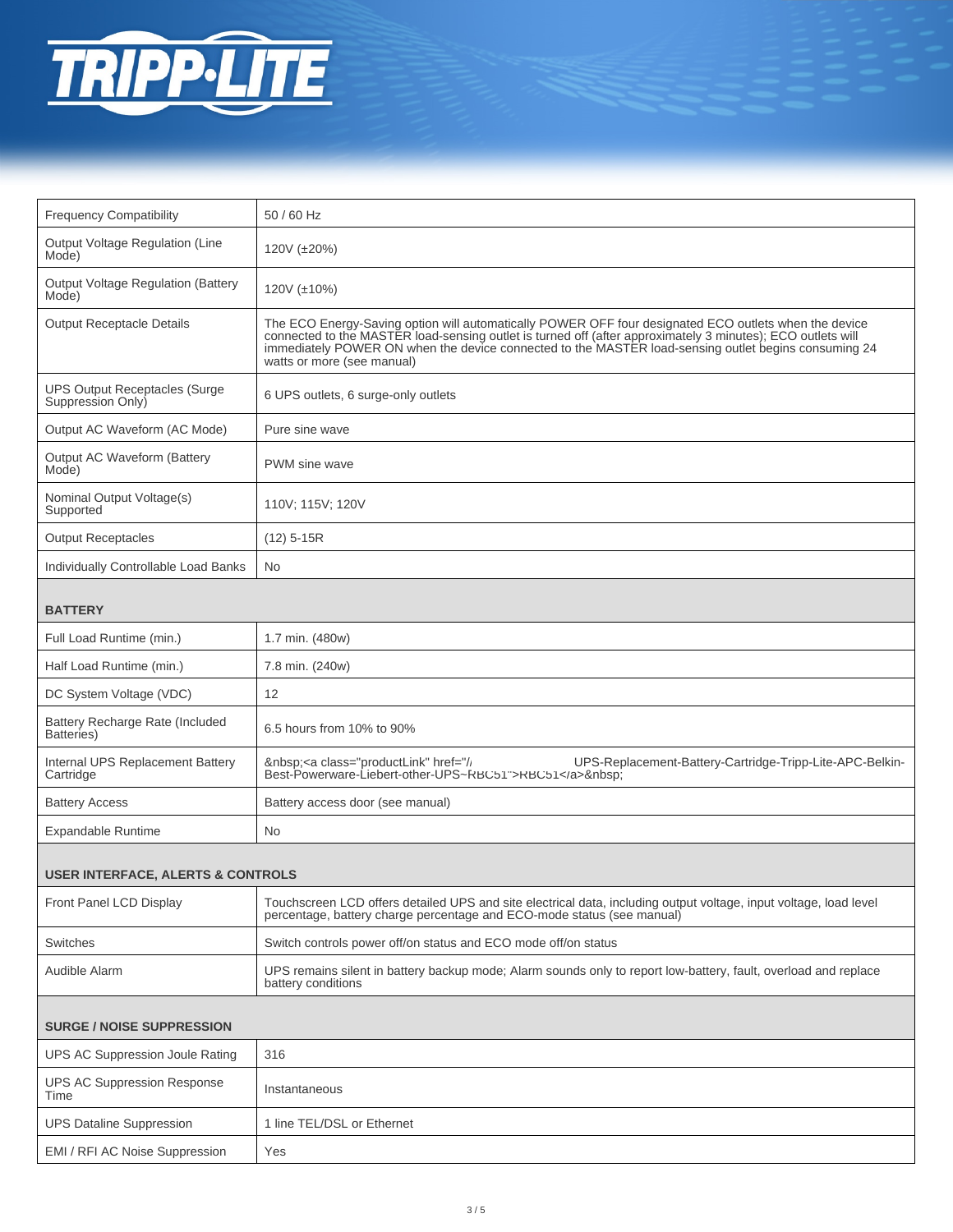

| <b>PHYSICAL</b>                                                  |                                                                                                                      |  |
|------------------------------------------------------------------|----------------------------------------------------------------------------------------------------------------------|--|
| Installation Form Factors Supported<br>with Included Accessories | Tower; Ultra-compact desktop; Wallmount                                                                              |  |
| Primary Form Factor                                              | Desktop                                                                                                              |  |
| Primary UPS Depth (mm)                                           | 310                                                                                                                  |  |
| Primary UPS Height (mm)                                          | 85                                                                                                                   |  |
| Primary UPS Width (mm)                                           | 130                                                                                                                  |  |
| Shipping Dimensions (hwd / in.)                                  | 7.83 x 5.98 x 14.92                                                                                                  |  |
| Shipping Weight (kg)                                             | 3.39                                                                                                                 |  |
| <b>UPS Housing Material</b>                                      | <b>ABS</b>                                                                                                           |  |
| <b>UPS Power Module Dimensions</b><br>(hwd, in.)                 | $3.35 \times 5.12 \times 12.2$                                                                                       |  |
| UPS Power Module Weight (kg)                                     | 3.09                                                                                                                 |  |
| UPS Power Module Weight (lbs.)                                   | 6.82                                                                                                                 |  |
| <b>ENVIRONMENTAL</b>                                             |                                                                                                                      |  |
| <b>Operating Temperature Range</b>                               | +32 to +104 degrees Fahrenheit / 0 to +40 degrees Celsius                                                            |  |
| Storage Temperature Range                                        | +5 to +113 degrees Fahrenheit / -15 to +45 degrees Celsius                                                           |  |
| <b>Relative Humidity</b>                                         | 0 to 90%, non-condensing                                                                                             |  |
| AC Mode BTU / Hr. (Full Load)                                    | 8.3                                                                                                                  |  |
| AC Mode Efficiency Rating (100%<br>Load)                         | >98%                                                                                                                 |  |
| <b>COMMUNICATIONS</b>                                            |                                                                                                                      |  |
| <b>PowerAlert Software</b>                                       | For local monitoring via the UPS's built-in USB port, download PowerAlert Local software at<br>http://<br>poweralert |  |
| <b>Communications Cable</b>                                      | USB interface cable included                                                                                         |  |
| WatchDog Compatibility                                           | Supports Watchdog application, OS and hard-reboot restart options for remote applications                            |  |
| Network UPS Tools Compatibility                                  |                                                                                                                      |  |
| Communications Interface                                         | USB (HID enabled)                                                                                                    |  |
| <b>LINE / BATTERY TRANSFER</b>                                   |                                                                                                                      |  |
| <b>Transfer Time</b>                                             | 6 milliseconds (typical) / 10 milliseconds (max.)                                                                    |  |
| Low Voltage Transfer to Battery<br>Power (Setpoint)              | 95                                                                                                                   |  |
| High Voltage Transfer to Battery<br>Power (Setpoint)             | 145                                                                                                                  |  |
| <b>SPECIAL FEATURES</b>                                          |                                                                                                                      |  |